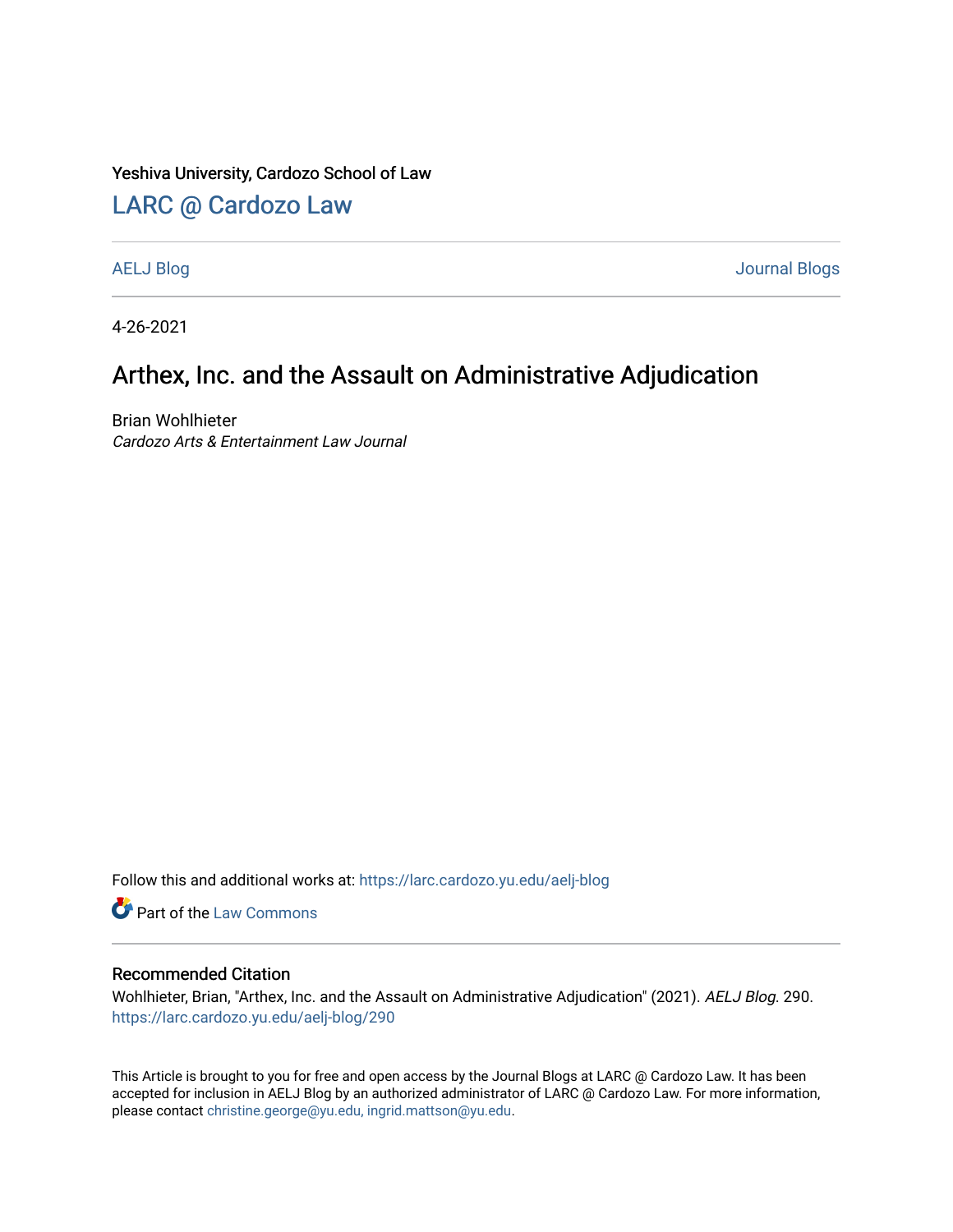# **Arthex, Inc. and the Assault on Administrative Adjudication**

BY [BRIAN WOHLHIETER/](https://cardozoaelj.com/author/brian-wohlhieter/) ON APRIL 26, 2021



Image by [Weiss & Paarz](https://www.weisspaarz.com/)

Last month, the Supreme Court heard oral arguments for a case called *Arthrex, Inc. v. United States* which could have a significant impact on the world of patents but, even more profoundly, on the whole of the administrative state. The argument presented by the lower court is that Administrative Patent Judges (APJs) of the Patent Trial and Appeal Board (PTAB) wield too much power to not be approved by Senate confirmation. Rather than requiring appointment, the Federal Circuit decided to subordinate the APJs to political directors by stripping them of employment protections which are instituted to ensure the crucial Due Process protections of patent holders. The Federal Circuit's analysis and remedy did not come out of left field. The[y](https://cardozoaelj.com/2021/04/26/arthex-inc-and-the-assault-on-administrative-adjudication/#easy-footnote-bottom-1-6938) were the inevitable product of decades of unitary executive theory<sup>1</sup> and skepticism towards the administrative state.

The judicial grounding for much of this skepticism can be found in a string of cases in the late  $20<sup>th</sup>$  century which established the standard by which to judge executive officers. This history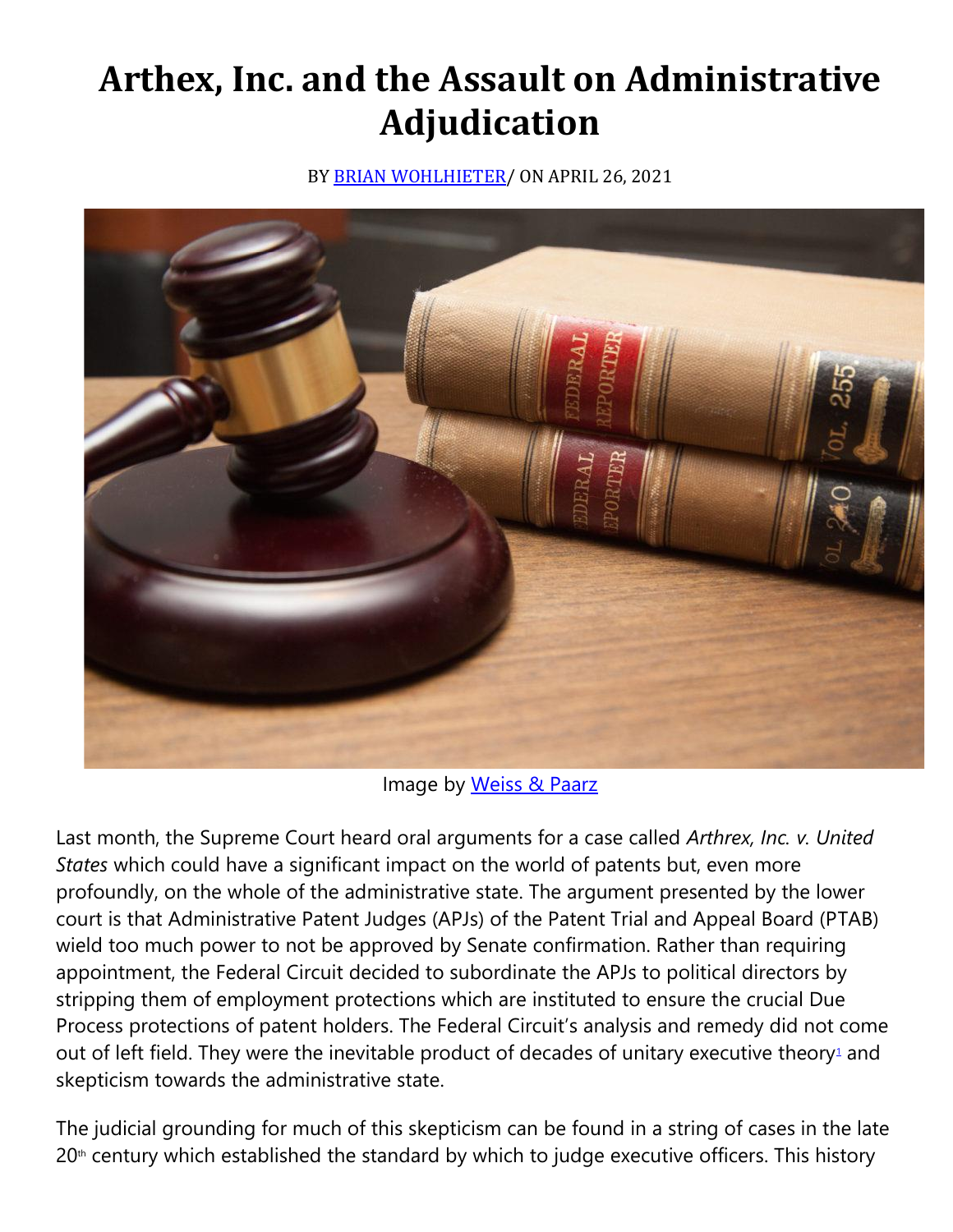begins with the cases of *Morrison v. Olson* and *Edmond v. United States* decided in 1988 and 1997, respectively, which led to the slightly amorphous and currently applied standard of examining factors such as the officer's level of supervision by a principal officer[,](https://cardozoaelj.com/2021/04/26/arthex-inc-and-the-assault-on-administrative-adjudication/#easy-footnote-bottom-2-6938) $2$  the reviewability of the officer's work[,](https://cardozoaelj.com/2021/04/26/arthex-inc-and-the-assault-on-administrative-adjudication/#easy-footnote-bottom-3-6938)<sup>3</sup> whether the officer is removable at will versus for cause[,](https://cardozoaelj.com/2021/04/26/arthex-inc-and-the-assault-on-administrative-adjudication/#easy-footnote-bottom-4-6938)<sup>4</sup> and the scope of the officer's duties[.](https://cardozoaelj.com/2021/04/26/arthex-inc-and-the-assault-on-administrative-adjudication/#easy-footnote-bottom-5-6938)<sup>5</sup> According to the Federal Circuit in *Arthrex, Inc.*, "[t]hese factors are strong indicators of the level of control and supervision appointed officials have over the officers and their decision-making on behalf of the Executive Branch. . . [which is] the central consideration.["](https://cardozoaelj.com/2021/04/26/arthex-inc-and-the-assault-on-administrative-adjudication/#easy-footnote-bottom-6-6938) $6$ 

Since those decisions, the independence and appointment of officers within the Executive Branch have continued to be targets of judicial scrutiny. There has been a recent string of decisions which have found that the executive power vested in the President has been unconstitutionally distributed to other members of the Executive Branch or limited in such a way that the President may not "take Care that the Laws be faithfully executed."<sup>2[8](https://cardozoaelj.com/2021/04/26/arthex-inc-and-the-assault-on-administrative-adjudication/#easy-footnote-bottom-8-6938)</sup> In parallel with this pattern of increased scrutiny towards executive oversight, there is increased scrutiny of the officers who exercise the power of the Executive Branch[.](https://cardozoaelj.com/2021/04/26/arthex-inc-and-the-assault-on-administrative-adjudication/#easy-footnote-bottom-9-6938)<sup>9</sup> One particular locus of concern in this area has been the adjudicatory officers<sup>[10](https://cardozoaelj.com/2021/04/26/arthex-inc-and-the-assault-on-administrative-adjudication/#easy-footnote-bottom-10-6938)</sup> of the Executive Branch.

Part of this increased scrutiny may be due in part to the fact that, in the past decade, there has been a great increase in the number of administrative law judges (ALJs) and the activity of those judges across the entirety of the Executive Branch.<sup>[11](https://cardozoaelj.com/2021/04/26/arthex-inc-and-the-assault-on-administrative-adjudication/#easy-footnote-bottom-11-6938)</sup> The Dodd-Frank Act increased the jurisdiction of, and granted more authority to, Security & Exchange Commission ALJs, which led to a tripling in the number of adjudications against public companies from 2011 to 2016.[12](https://cardozoaelj.com/2021/04/26/arthex-inc-and-the-assault-on-administrative-adjudication/#easy-footnote-bottom-12-6938) The Social Security Administration, by far the largest employer of ALJs, has increased the number of judges from about 1,100 to over 1,600 in the past decade.<sup>[13](https://cardozoaelj.com/2021/04/26/arthex-inc-and-the-assault-on-administrative-adjudication/#easy-footnote-bottom-13-6938)</sup>The America Invents Act passed in 2012 created the PTAB and the position of APJ, which now accounts for almost 200 officers.<sup>[14](https://cardozoaelj.com/2021/04/26/arthex-inc-and-the-assault-on-administrative-adjudication/#easy-footnote-bottom-14-6938)</sup>

Each administrative adjudicator's authority and jurisdiction within their respective administration differs but the goal of Congress in creating them has remained the same: creating adjudicative bodies within the administrative system, which retain subject matter expertise and provide as neutral a body as possible for the fair administration of the law and the protection of litigants' Due Process rights.[15](https://cardozoaelj.com/2021/04/26/arthex-inc-and-the-assault-on-administrative-adjudication/#easy-footnote-bottom-15-6938) This is a noble goal and has allowed for specialized tribunals that prevent the flood of cases that would otherwise be heard by the more plenary and already overworked Article III courts. In the pursuit of this system, Congress has afforded certain removal protections to the members of the adjudicative bodies in an attempt to ensure impartiality by somewhat insulating them from the influence of their superiors.<sup>[16](https://cardozoaelj.com/2021/04/26/arthex-inc-and-the-assault-on-administrative-adjudication/#easy-footnote-bottom-16-6938)</sup>

Until recently, many of these ALJs were thought of as just employees, not officers, and were therefore not subject to the Appointments Clause of the Constitution.<sup>[17](https://cardozoaelj.com/2021/04/26/arthex-inc-and-the-assault-on-administrative-adjudication/#easy-footnote-bottom-17-6938)</sup> However, the Supreme Court struck a blow to this theory in the case of *Lucia v. S.E.C* when it found that ALJs within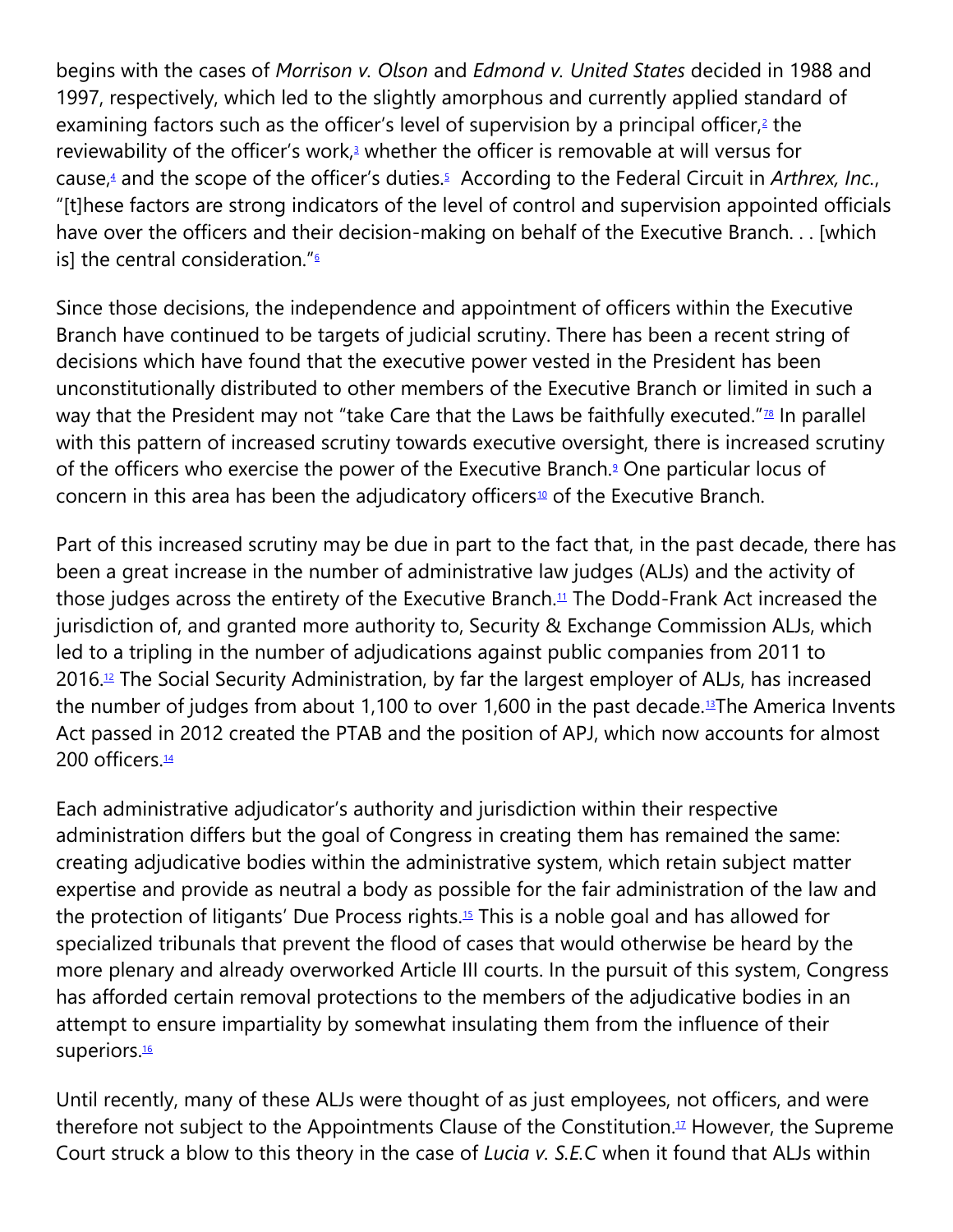the SEC were in fact inferior officers and required appointment by the President, a court of law, or the head of a department.<sup>[18](https://cardozoaelj.com/2021/04/26/arthex-inc-and-the-assault-on-administrative-adjudication/#easy-footnote-bottom-18-6938)</sup> This decision sent many administrations scrambling to correct any deficiencies in their own ALJ appointment process in order to protect the constitutionality of their adjudicative bodies.[19](https://cardozoaelj.com/2021/04/26/arthex-inc-and-the-assault-on-administrative-adjudication/#easy-footnote-bottom-19-6938) For example, the Acting Commissioner of the Social Security Administration, the largest employer of ALJs, worked quickly to reappoint them herself in accordance with the Appointments Clause.<sup>[20](https://cardozoaelj.com/2021/04/26/arthex-inc-and-the-assault-on-administrative-adjudication/#easy-footnote-bottom-20-6938)</sup>

The decisional creep[21](https://cardozoaelj.com/2021/04/26/arthex-inc-and-the-assault-on-administrative-adjudication/#easy-footnote-bottom-21-6938) has now set in and, in the case of *Arthrex, Inc. v. Smith & Nephew, Inc.*, the Federal Circuit has found that some of these adjudicative officers, specifically Administrative Patent Judges of the PTAB, are in fact principal officers. $22$  This decision would require the appointment of APJs by the President with the advice and consent of the Senate.<sup>[23](https://cardozoaelj.com/2021/04/26/arthex-inc-and-the-assault-on-administrative-adjudication/#easy-footnote-bottom-23-6938)</sup> The Federal Circuit found as such because, in the particular case of APJs, there is no "presidentially-appointed officer who can review, vacate, or correct decisions by the APJs combined with the limited removal power." $24$  This decision was quided in part by a similar finding by the D.C. Circuit Court of Appeals in *Intercollegiate Broad. Sys., Inc. v. Copyright Royalty Bd.*, which held that Copyright Royalty Judges, who are authorized to make final decisions and had limitations on their removal, were also principal officers. $25$ 

In both cases, the respective courts did not defer to Congress for changes or maintain the system put in place by Congress while requiring the proper appointment. Instead, the courts chose a remedy which would ensure their designation as inferior officers.<sup>[26](https://cardozoaelj.com/2021/04/26/arthex-inc-and-the-assault-on-administrative-adjudication/#easy-footnote-bottom-26-6938)</sup> The remedy chosen by both courts was severability of the statutory "for cause" protections of the administrative judges, putting them more closely under the control of a presidentially-appointed officer of the United States who would "constrain to a significant degree" $27$  their decision-making.

This language does not at all seem consistent with Congress's goal of creating administrative bodies capable of impartial adjudications that ensures the due process of law.[28](https://cardozoaelj.com/2021/04/26/arthex-inc-and-the-assault-on-administrative-adjudication/#easy-footnote-bottom-28-6938) However, the courts found that it was "consistent with the intent of Congress"[29](https://cardozoaelj.com/2021/04/26/arthex-inc-and-the-assault-on-administrative-adjudication/#easy-footnote-bottom-29-6938) because Congress "would have preferred a Board whose members are removable at will rather than no Board at all."<sup>[30](https://cardozoaelj.com/2021/04/26/arthex-inc-and-the-assault-on-administrative-adjudication/#easy-footnote-bottom-30-6938)</sup> The Federal Circuit made no attempt at an analysis of Congressional intent other than the above statement that reads more like a mob shakedown than well-reasoned insight. Even if control of APJ decision-making by executive branch officers is seen as requisite for inferior officer status, the remedy chosen by the Federal Circuit significantly undermines Congressional intent and patent owners' Due Process protections. There are other, less drastic, remedies available that would be preferable in preserving Congress's intent and sacred constitutional protections. Within the coming months, we will see if the Supreme Court agrees and if it can rise to the tall task of bringing more certainty to such a clouded area of the law.

*Brian Wohlhieter is a Second Year Law Student at the Benjamin N. Cardozo School of Law and a Staff Editor at the Cardozo Arts & Entertainment Law Journal. Brian is interested in corporate law and the world of emerging companies and venture capital where he remains active as President of the Cardozo Startup Society. Brian is currently a*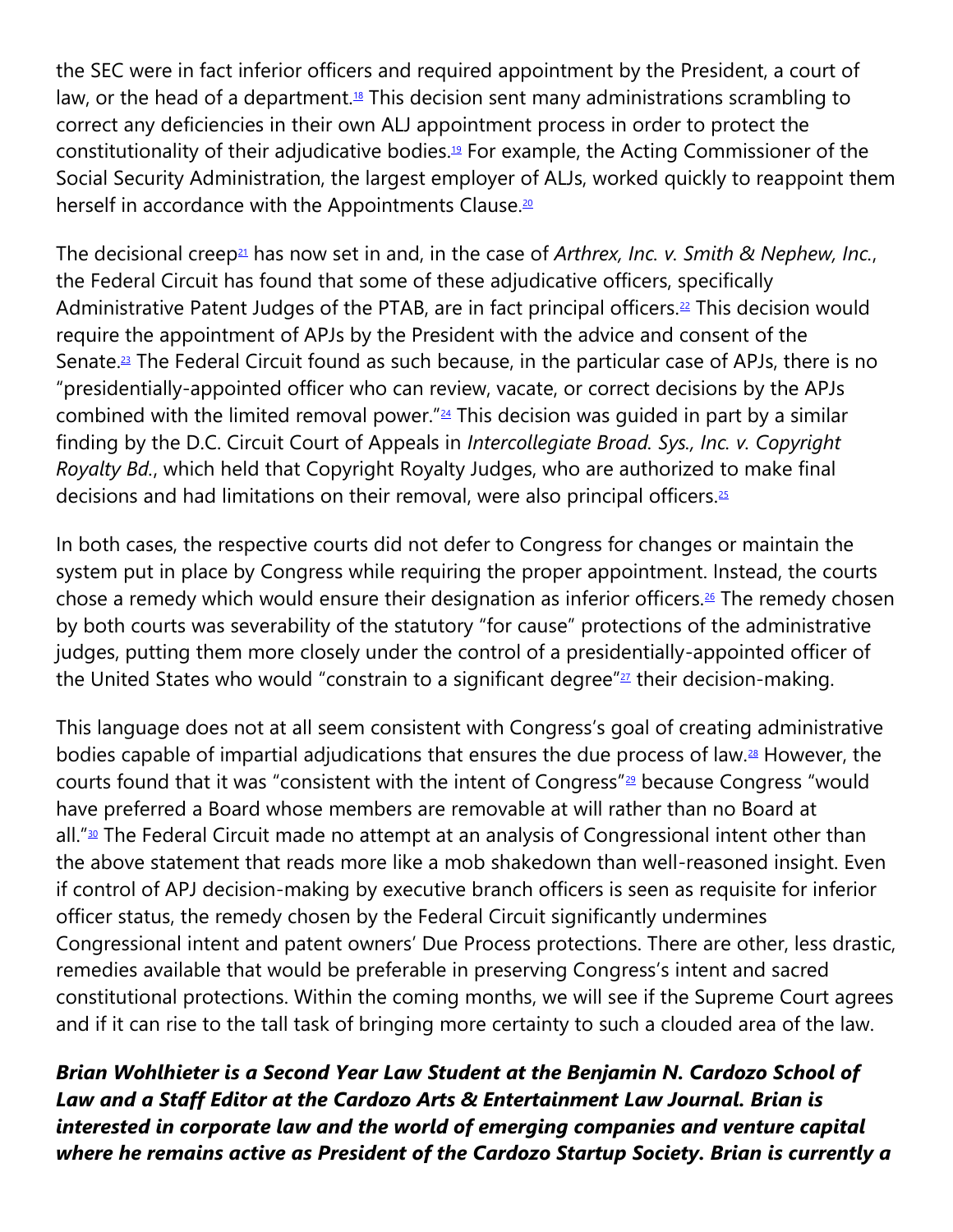*Teaching Assistant for Property, taught by Professor Pollack, and Research Assistant for Professor Wansley. Brian will also be spending this summer as a 2021 Summer Associate at the firm of Gunderson Dettmer Stough Villeneuve Franklin & Hachigian, LLP.*

- 1. In essence, the unitary executive theory is "the establishment of a highly centralized bureaucratic structure of government that would ensure that ultimate control of decisionmaking in all executive branch agencies, including independent regulatory agencies, would rest in the hands of the President or his delegate." See Morton Rosenberg, Congress's Prerogative over Agencies and Agency Decisionmakers: The Rise and Demise of the Reagan Administration's Theory of the Unitary Executive, 57 Geo. Wash. L. Rev. 627, 628-29 (1989)
- 2. Edmond v. United States, 520 U.S. 651, 652 (1997).
- 3. Id. at 664-65.
- 4. Id. at 664.
- 5. Morrison v. Olson, 487 U.S. 654, 671 (1988).
- 6. Arthrex, Inc. v. Smith & Nephew, Inc., 941 F.3d 1320, 1329 (Fed. Cir. 2019).
- 7. U.S. Const. art. II, § 3.
- 8. Free Enter. Fund v. Pub. Co. Accounting Oversight Bd., 561 U.S. 477 (2010), Seila Law, LLC v. Consumer Fin. Prot. Bureau, 140 S. Ct. 2183 (2020).
- 9. Intercollegiate Broad. Sys., Inc. v. Copyright Royalty Bd., 684 F.3d 1332 (D.C. Cir. 2012), Lucia v. S.E.C., 138 S. Ct. 2044 (2018).
- 10."Adjudicatory officer" is used to describe the members of the Executive Branch whose job entails functions that are traditionally thought of as judicial functions, such as overseeing trial-like procedures and applying law to facts to determine the outcome of a proceeding.
- 11.See Administrative Law Judges: ALJs by Agency, Office of Personal Management (Oct. 9, 2020), https://www.opm.gov/services-for-agencies/administrative-lawjudges/#url=ALJs-by-Agency; Statement of Michael J. Astrue Commissioner, Social Security Administration Before the House Committee On Ways and Means, Subcommittee on Social Security and the H. Comm. on the Judiciary Subcommittee on the Courts, Commercial and Administrative Law, (2011) (https://www.ssa.gov/legislation/testimony\_071111.html).
- 12.Breon S. Peace & Elizabeth Vicens, Changes and Challenges in the SEC's ALJ Proceedings, Harv. L. Sch. F. on Corp. Governance (Oct. 9, 2020), https://corpgov.law.harvard.edu/2016/11/12/changes-and-challenges-in-the-secs-aljproceedings/.
- 13.Administrative Law Judges: ALJs by Agency, Office of Personal Mgmt. (Oct. 9, 2020), https://www.opm.gov/services-for-agencies/administrative-law-judges/#url=ALJs-by-Agency; Statement of Michael J. Astrue Commissioner, Social Security Administration